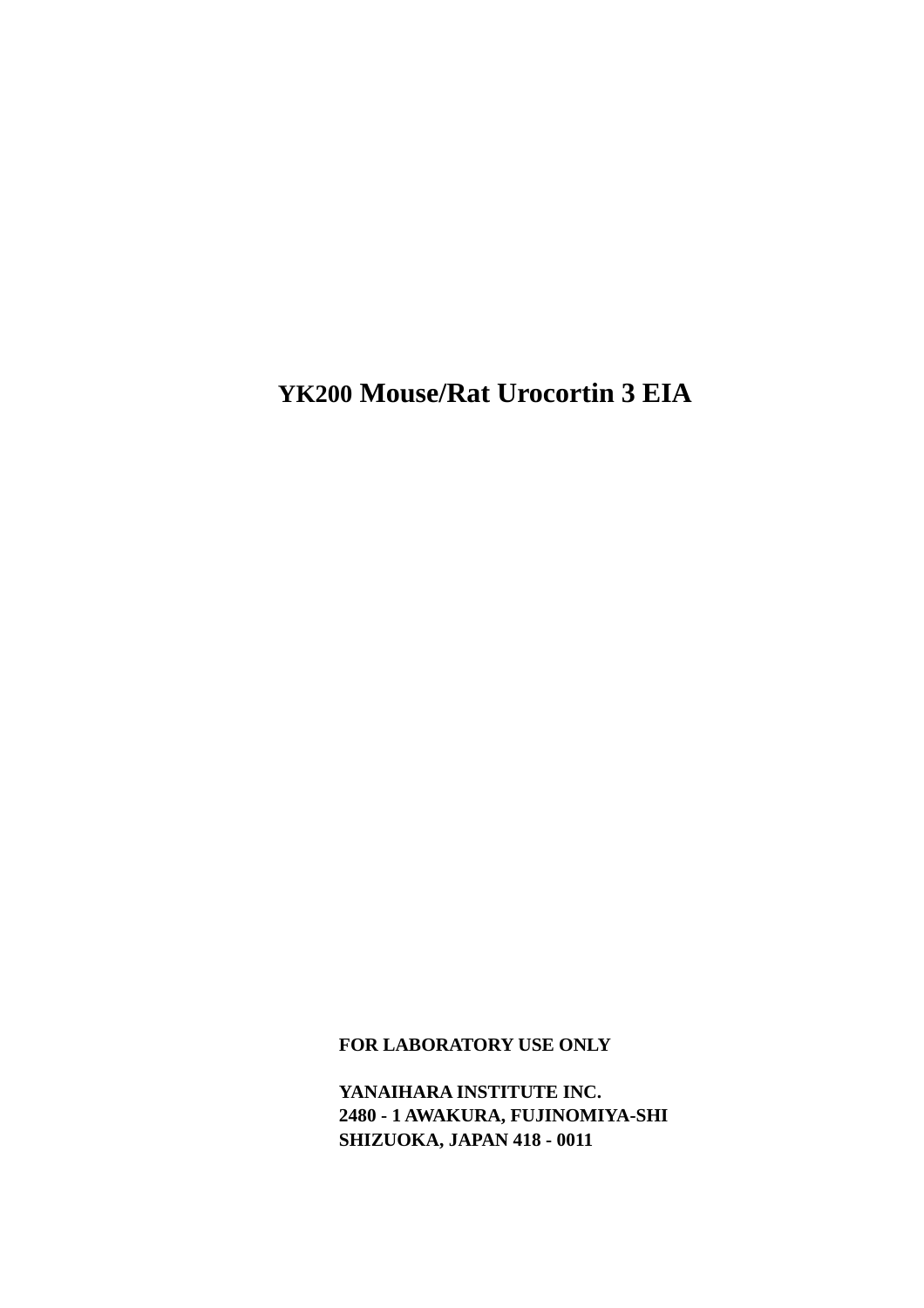|           | <b>Contents</b>                    |                  |
|-----------|------------------------------------|------------------|
|           | <b>Introduction</b>                | $2 - 3$          |
|           | <b>Characteristics</b>             | $\mathbf{3}$     |
|           | Composition                        | $\boldsymbol{4}$ |
|           | <b>Method</b>                      | $5 - 7$          |
|           | <b>Notes</b>                       | $7 - 8$          |
|           | <b>Performance Characteristics</b> | $8 - 14$         |
|           | <b>Stability and Storage</b>       | 14               |
| $\bullet$ | <b>References</b>                  | 14               |

**- Please read all the package insert carefully before beginning the assay -**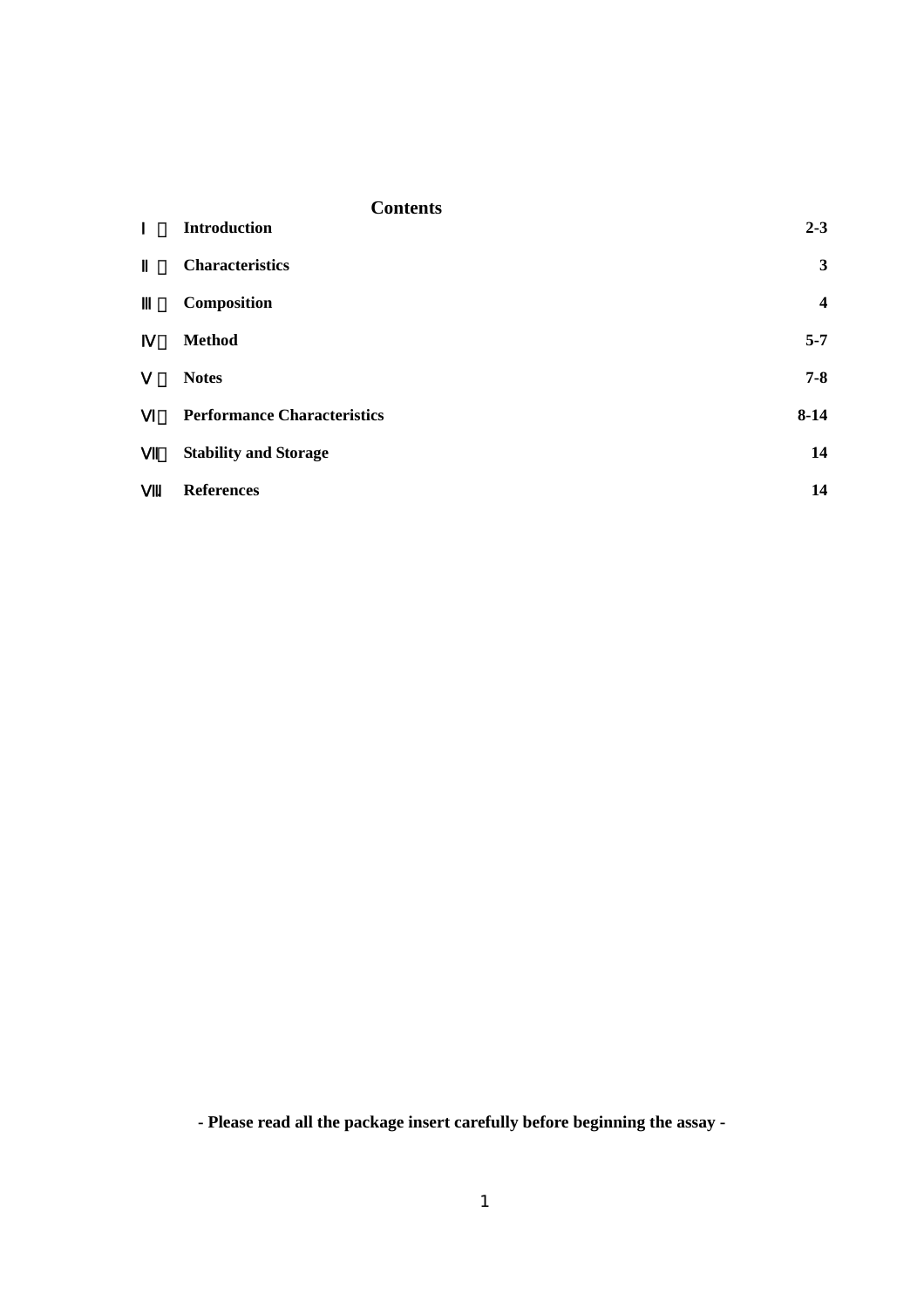### **YK200 Mouse/Rat Urocortin 3 EIA Kit**

#### Ⅰ**. Introduction**

Urocortin 3 (Ucn3) or stresscopin (SCP) is a new member of the corticotropin-releasing factor (CRF) peptide family identified in the mouse and human.**1)** The CRF family of neuropeptides includes mammalian peptides CRF, urocortin 1(Ucn1) and urocortin 2 (Ucn2) or stress-related peptide (SRP), as well as piscine urotensin 1 and frog sauvagine. Mouse and human Ucn3 share 90% identity in the 38-aa putative mature peptide.

In the human, Ucn1 immunoreactivity was marked in the medulla, whereas Ucn3 was immunostained mostly in the cortex. **2)** The receptors for Ucn1, Ucn2, Ucn3 and CRF are all expressed in human adrenal cortex and medulla**2)**, therefore these peptides are expected to play important roles in physiological adrenal functions.**2)** Ucn3 was also detected by RIA in human heart 0.74-1.15 pmol/g wet weight, kidney 1.21 pmol /g wet weight, pituitary 2.72 pmol /g wet weight and brain tissues 1-2 pmol /g wet weight. **3)** Furthermore, immunoreactive Ucn3 was present in human plasma 51.8 pmol/L and urine 266 pmol/L obtained from healthy subjects.**3)** It was also detected in human rectum 15.4 pmol/g wet weight and sigmoid colon 6.5 pmol/g wet weight.**4)** These data suggest that Ucn3 regulates the cardiac and renal functions as a local factor and a circulating hormone and plays some physiological or pathological roles in the modulation of gastrointestinal functions during stressful conditions in different manners from those of Ucn1. **4)**

Pharmacological studies showed that Ucn3 is a high-affinity ligand for the type 2 CRF receptor (CRFR2). In the rat, Ucn3-positive neurons were found predominantly within the hypothalamus and medial amygdala.**5)** Ucn3 fibers were distributed mainly in the hypothalamus and limbic structures.**5)** These data support that Ucn3 is an endogenous ligand for CRFR2 in these areas. The results also suggest that Ucn3 is positioned to play a role in mediating physiological functions, including food intake and neuroendocrine regulation. **5)**

In the mouse, Ucn3 was expressed in pancreatic beta-cells and in a mouse beta cell line, MIN6. High potassium, forskolin or high glucose could stimulate Ucn3 secretion from these cells.**6)** Ucn3 injections to the rat resulted in significant increase of plasma insulin level.**6)** Ucn3 also stimulated glucagon and insulin release from isolated rat islets.**6)** Pancreatic Ucn3 acting through CRFR2 was suggested to be involved in the local regulation of glucagon and insulin secretion. **6)**

Treatment with Ucn3 (SCP) or Ucn2 (SRP) suppressed food intake, delayed gastric emptying and decreased heat-induced edema.**7)** Thus Ucn3 (SCP) and Ucn2 (SRP) might represent endogenous ligands for maintaining homeostasis after stress, and could allow the design of drugs to ameliorate stress-related diseases.**7)** The use of CRFR2 selective agonists, Ucn2 and Ucn3, to treat ischemic heart disease was proposed because of their potent cardioprotective effects in murine heart and their minimal impact on the hypothalamic stress axis.**8)**

Ucn1 is able to bind to two types of G-protein coupled receptors: CRFR1 and CRFR2, whereas Ucn3 (SCP) and Ucn2 (SRP) bind exclusively and with high affinity to CRFR2.<sup>9</sup> Ucn3 (SCP) is expressed in rat cardiomyocytes and the levels of Ucn3 (SCP) and Ucn2 (SRP) were increased by hypoxic stress. **8)** All these three peptide were shown to have potent cardioprotective effects in cells exposed to hypoxia/reoxygenation.  **9)** 

We have already developed mouse/rat urocortin 1 EIA kit (YK210), mouse urocortin 2 EIA kit (YK190) and rat urocortin 2 EIA kit (YK191). This time, as a part of tools for urocortin research, our laboratory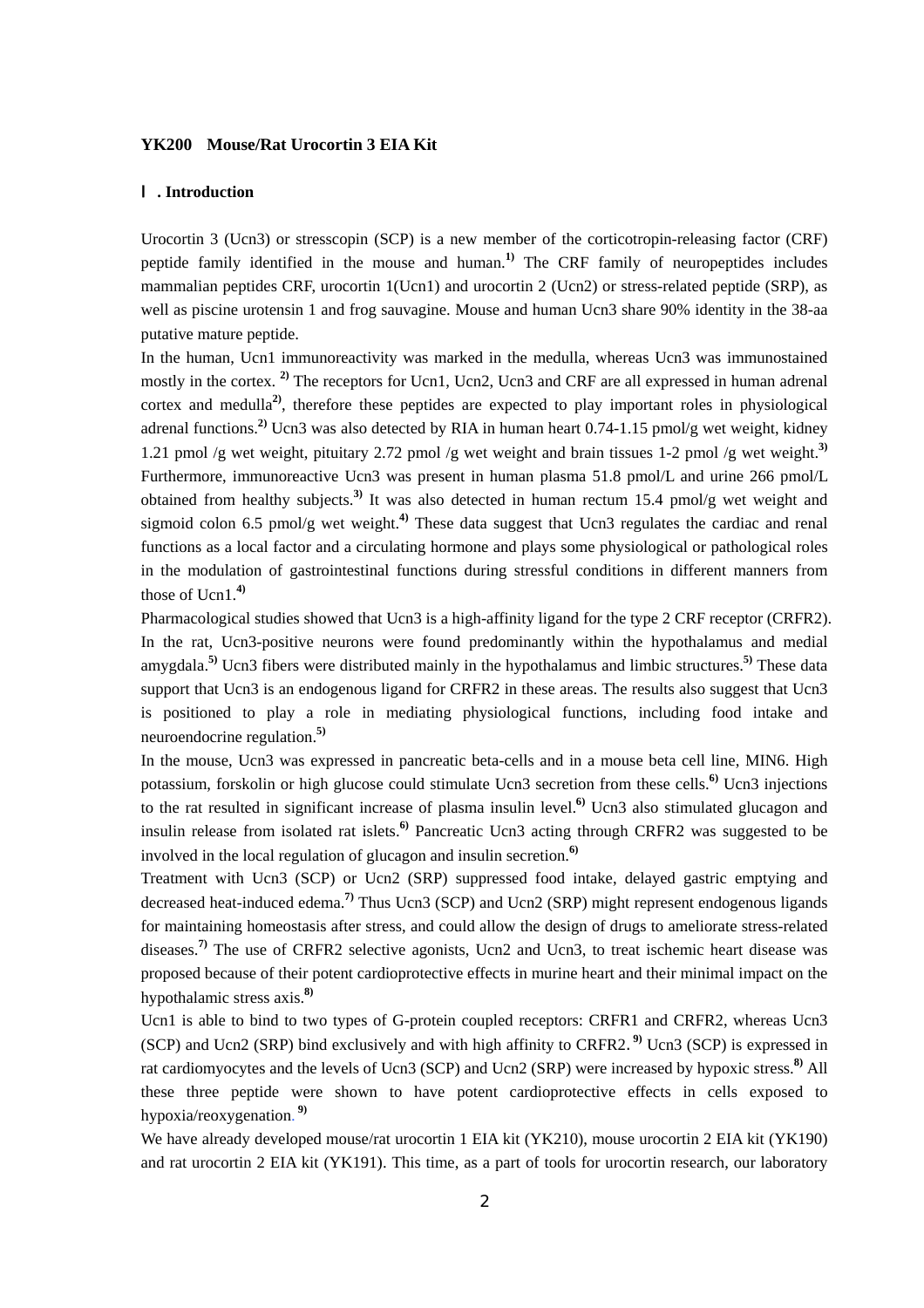developed mouse/rat urocortin 3 EIA kit (YK200), which is highly specific for mouse/rat urocortin 3 with almost no crossreaction to Ucn1 (mouse, rat), Ucn1 (human), Ucn2 (mouse), Ucn2 (rat), ACTH (mouse, rat), ACTH (human) and CRF (mouse, rat, human). The kit can be used for measurement of Ucn3 in mouse/rat plasma, serum and their brain tissue extracts with high sensitivity (The brain tissue extracts need to be treated with solid-phase extraction cartridges). It will be a specifically useful tool for Ucn3 researches.

| YK200 Mouse/Rat Urocortin 3 EIA Kit                                                                 |              | <b>Contents</b>                 |
|-----------------------------------------------------------------------------------------------------|--------------|---------------------------------|
| The assay kit can measure mouse/rat urocortin 3                                                     | $\mathbf{D}$ | Antibody coated plate           |
| within the range of $0.41 \sim 100$ ng/mL.                                                          | 2)           | Standard                        |
| The assay is completed within $16~18$ hr. 3 hr.                                                     | 3)           | Labeled antigen                 |
| With one assay kit, 41 samples can be measured                                                      | 4)           | <b>SA-HRP</b> solution          |
| in duplicate.                                                                                       | 5)           | Substrate buffer                |
| Test sample: Mouse/rat plasma and serum, brain                                                      | 6)           | <b>OPD</b> tablet               |
| tissue extracts (The brain tissue extracts need to be                                               | 7)           | Stopping solution               |
| treated with solid-phase extraction cartridges).                                                    | 8)           | Buffer solution                 |
| Sample volume: $25 \mu L$                                                                           | 9)           | Washing solution (concentrated) |
| The 96-wells plate in kit is consisted by 8-wells<br>strips, and the strips can be used separately. | 10)          | Adhesive foil                   |
| <b>Stability and Storage</b>                                                                        |              |                                 |
| Store all of the components at $2 \sim 8$ °C.                                                       |              |                                 |
| The kit is stable under the condition for 24 months                                                 |              |                                 |
| from the date of manufacturing.                                                                     |              |                                 |
| The expiry date is stated on the label of kit.                                                      |              |                                 |
|                                                                                                     |              |                                 |

#### **II. Characteristics**

This EIA kit is used for quantitative determination of urocortin 3 in mouse/rat plasma, serum and their brain tissue extracts. The kit is characterized for sensitive quantification, high specificity and no influence with other components in samples. Mouse/rat urocortin 3 standard is highly purified synthetic product.

 $<$  Specificity  $>$ 

This EIA kit has high specificity to mouse/rat urocortin 3 and shows no crossreactivity to urocortin 1 (mouse, rat), urocortin 1 (human), urocortin 2 (mouse), urocortin 2 (rat), ACTH (mouse, rat), ACTH (human) and CRF (mouse, rat, human).

< Assay principle >

This EIA kit for determination of mouse/rat urocortin 3 in samples is based on a competitive enzyme immunoassay using combination of highly specific antibody to mouse/rat urocortin 3 with biotin-avidin affinity system. To the wells of plate coated with rabbit anti mouse/rat urocortin 3 antibody, standards or samples and labeled antigen (biotinylated antigen) are added for competitive immunoreaction. After incubation and plate washing, horseradish peroxidase (HRP) labeled streptoavidin (SA) is added to form HRP labeled SA-labeled antigen-antibody complex on the surface of the wells. Finally, HRP enzyme activity is determined by o-Phenylenediamine dihydrochloride (OPD) and the concentration of mouse/rat urocortin 3 is calculated.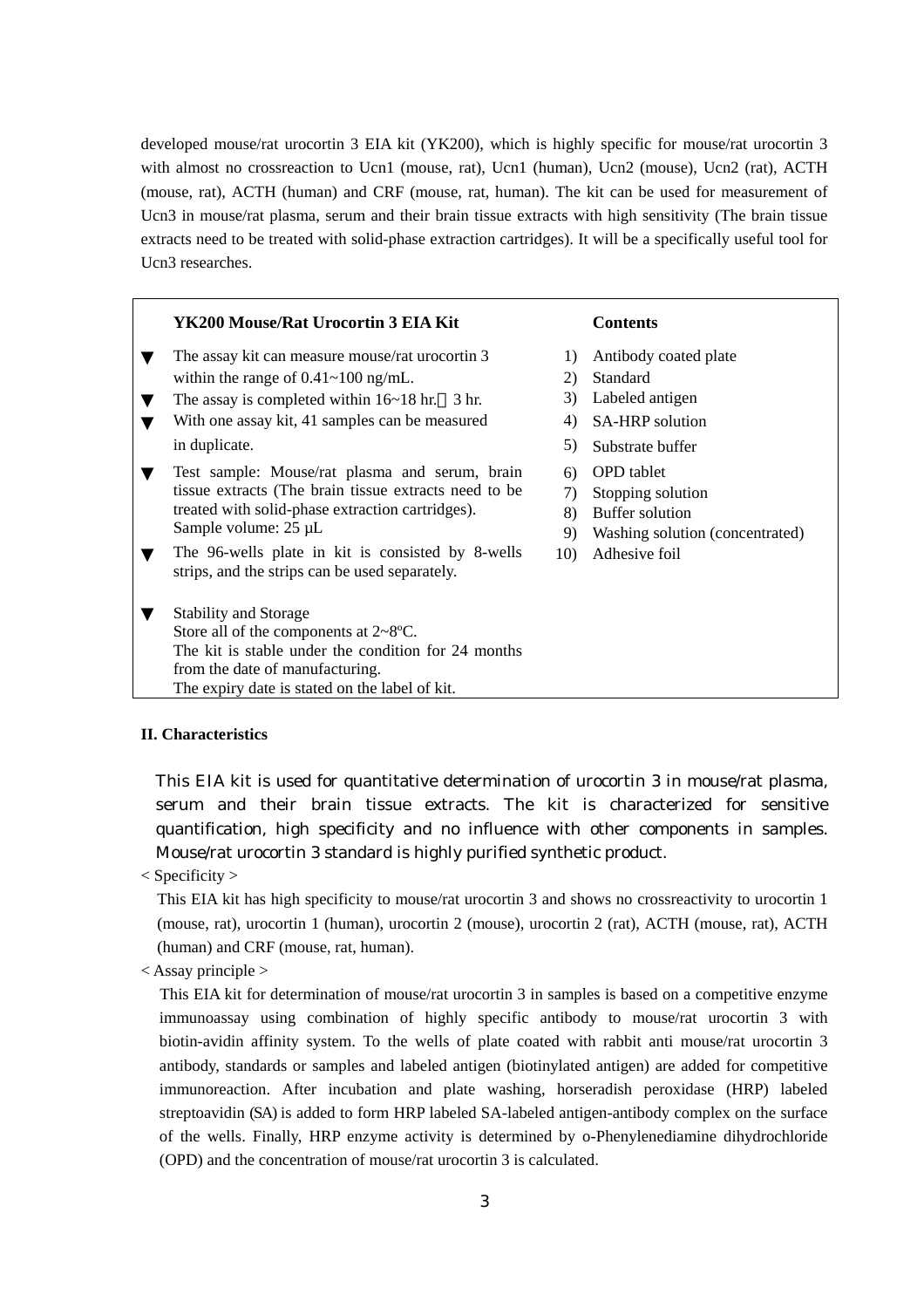# Ⅲ**. Composition**

|     | Component                          | Form             | Quantity                   | Main Ingredient                                       |
|-----|------------------------------------|------------------|----------------------------|-------------------------------------------------------|
| 1.  | Antibody coated plate              | microtiter plate | 1 plate (96 wells)         | Rabbit anti mouse /rat urocortin 3 antibody<br>coated |
| 2.  | Standard                           | lyophilized      | 1 vial $(100 \text{ ng})$  | Synthetic mouse/rat urocortin 3                       |
| 3.  | Labeled antigen                    | lyophilized      | 1 vial                     | Biotinylated mouse/rat urocortin 3                    |
| 4.  | SA-HRP solution                    | liquid           | 1 bottle $(12mL)$          | Horseradish peroxidase labeled<br>streptoavidin       |
| 5.  | Substrate buffer                   | liquid           | 1 bottle $(24 \text{ mL})$ | 0.015% Hydrogen peroxide                              |
| 6.  | <b>OPD</b> tablet                  | tablet           | 2 tablets                  | o-Phenylenediamine dihydrochloride                    |
| 7.  | Stopping solution                  | liquid           | 1 bottle $(12 \text{ mL})$ | $1M H_2SO_4$                                          |
| 8.  | Buffer solution                    | liquid           | 1 bottle $(15 \text{ mL})$ | Citrate buffer                                        |
| 9.  | Washing solution<br>(concentrated) | liquid           | 1 bottle $(50$ mL)         | Concentrated saline                                   |
| 10. | Adhesive foil                      |                  | 3 pieces                   |                                                       |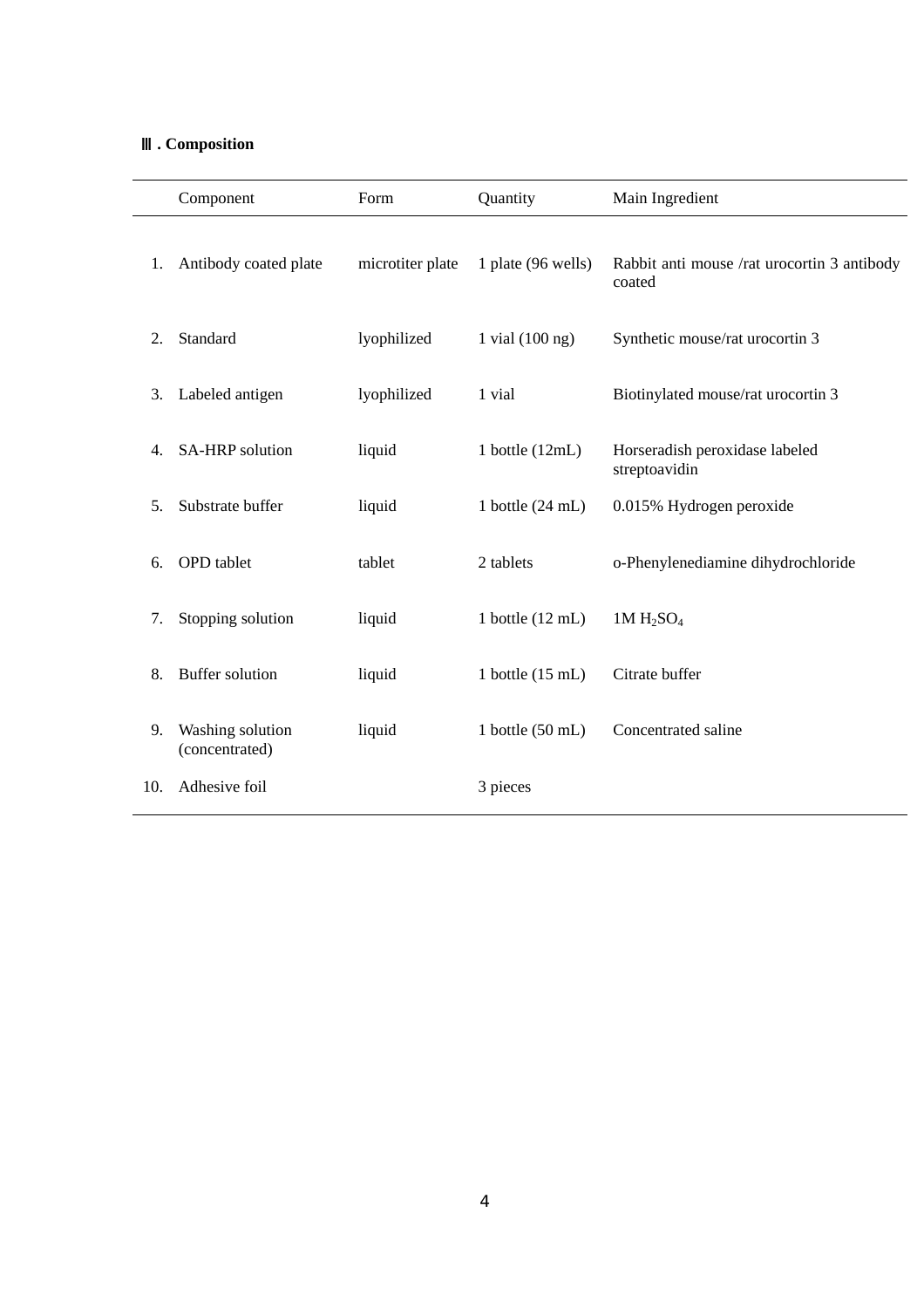## **IV. Method**

< Equipment required >

- 1. Photometer for microtiter plate (plate reader) which can read extinction 2.5 at 490 nm (or 492 nm)
- 2. Microtiter plate shaker
- 3. Washing device for microtiter plate and dispenser with aspiration system
- 4. Micropipettes, multi-channel pipettes for 8 wells or 12 wells and their tips
- 5. Glass test tubes for preparation of standard solution
- 6. Graduated cylinder (1,000 mL)
- 7. Distilled water or deionized water

<Preparation of assay sample>

1. Extraction method of mouse and rat brain tissue:

Materials: Mouse and rat brain tissue Extraction buffer: 10 mM PBS (pH 7.2) containing 0.2% Nonidet P-40 Extraction column: Oasis HLB 3 cc (60 mg) extraction cartridge (Part No.WAT094226, Waters) Extraction maniholde: Waters Elution buffer: Acetonitrile-0.075%TFA (80:20,vol/vol) Methods:

- 1) Mouse and rat brain tissue is weighed and then homogenized in 15-fold volume of extraction buffer in an ice bath. The homogenate is centrifuged in plastic tubes (18,360 x g, 20 min) at  $4^{\circ}$ C, and the supernatant is transferred into a glass tube in an ice bath.
- 2) Methanol (6 mL) is applied onto an extraction column for conditioning, and then drained by aspiration (2 mL/min). The column is equilibrated twice with distilled water (3 mL each) and the supernatant above mentioned is applied onto the column with a pipette (for example 2 mL). The volume of the supernatant applied should be recorded. The column is aspirated slowly then washed twice with distilled water (3 mL each) and finally eluted with elution buffer (2 mL). The eluate is collected in a glass tube and dried in a centrifugal vaporizer. The mouse and rat brain extracts (dry residue) should be used as soon as possible after drying. If the dry residue is tested later, they should be stored at or below –30ºC until assay.
- 3) The dry residue (sample for assay) is reconstituted with buffer solution in kit (75% volume of supernatant volume applied onto the column that recorded, for example 1.5 mL). The insoluble material should be removed by centrifugation 1,750 x g,15 min at  $4^{\circ}$ C and the sample solution is submitted to assay immediately.
- 2. Collection of mouse and rat plasma:

EDTA-2Na (1 mg/mL) additive blood collection tube is recommended for plasma sample collection. It is strongly recommended that plasma samples should be used as soon as possible after collection. If the samples are tested later, they should be divided into test tubes in small amount and frozen at or below -30°C.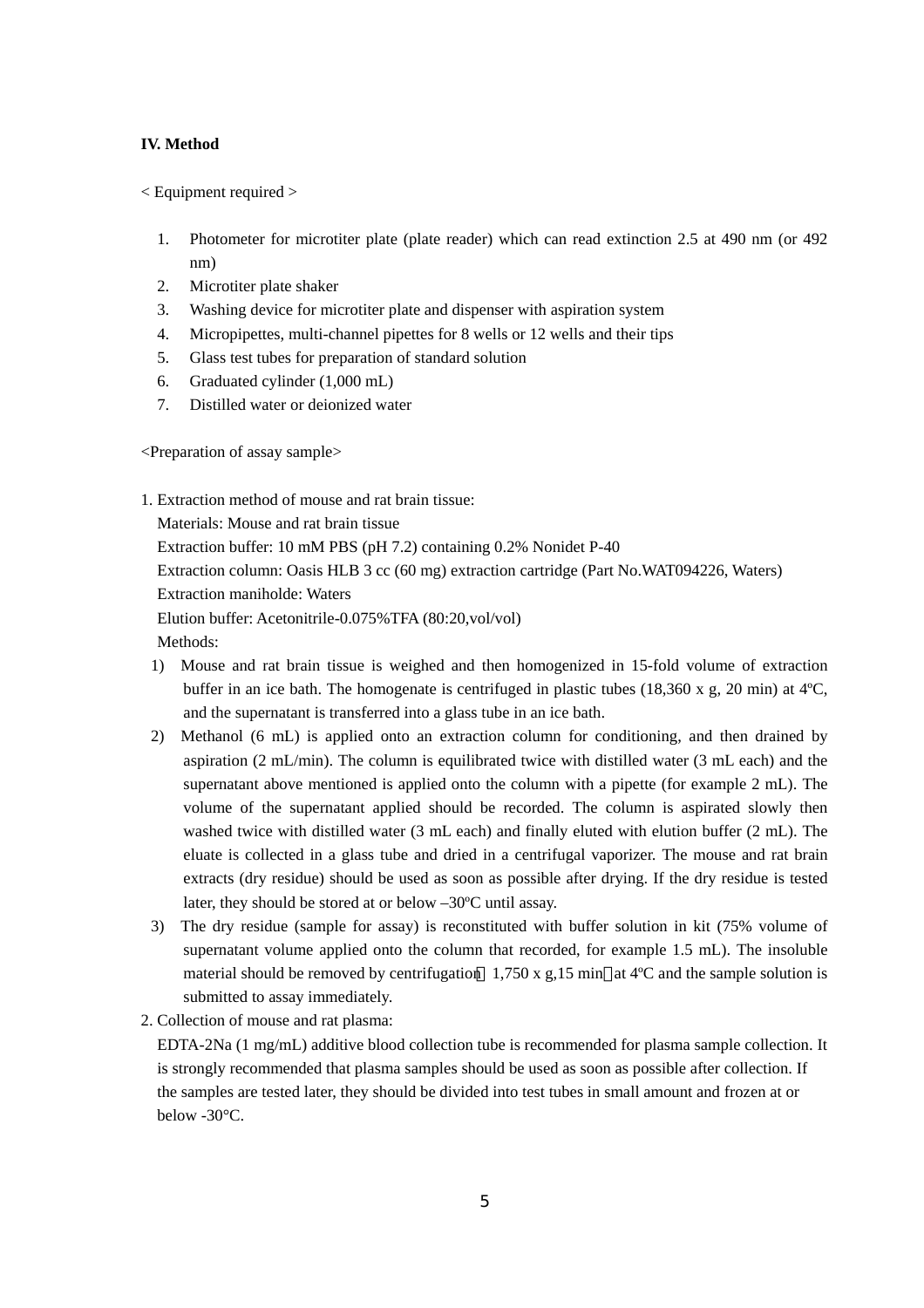< Preparatory work >

1. Preparation of standard solution:

Reconstitute the mouse/rat urocortin 3 standard with 1 mL of buffer solution, which affords 100 ng/mL standard solution. The reconstituted standard solution (0.1mL) is diluted with 0.2 mL of buffer solution that yields 33.3 ng/mL standard solution. Repeat the dilution procedure to make each standard solution of 11.1, 3.70, 1.23 and 0.41 ng/mL. Buffer solution itself is used as 0ng/mL standard solution.

If a sample concentration below 0.41 ng/mL is predicted, standard curve may be further set up a lower detection limit by using 0.137 ng/mL standard solution which can be prepared by 3-fold dilution of 0.41 ng/mL standard solution. In such case, however, assay precision may not be so excellent as that of the cases between 0.41 and 100 ng/mL.

- 2. Preparation of labeled antigen: Reconstitute labeled antigen with 6 mL of distilled water.
- 3. Preparation of substrate solution:

Dissolve one OPD tablet with 11 mL of substrate buffer. It should be prepared immediately before use.

4. Preparation of washing solution:

Dilute 50 mL of washing solution (concentrated) to 1,000 mL with distilled or deionized water.

5. Other reagents are ready for use.

#### < Procedure >

- 1. Before starting the assay, bring all the reagents and samples to room temperature ( $20 \sim 30^{\circ}$ C).
- 2. Fill 0.35 mL/well of washing solution into the wells and aspirate the washing solution in the wells. Repeat this washing procedure further twice (total 3 times). Finally, invert the plate and tap it onto an absorbent surface, such as paper toweling, to ensure blotting free of most residual washing solution.
- 3. Add 25  $\mu$ L of buffer solution to the wells first, then introduce 25  $\mu$ L of each of standard solutions (0, 0.41, 1.23, 3.70, 11.1, 33.3 and 100 ng/mL) or samples and finally add 50  $\mu$ L of labeled antigen to the wells. The total pipetting time of standard solutions and samples for a whole plate should not exceed 30 minutes.
- 4. Cover the plate with adhesive foil and incubate it at 4ºC for 16~18 hours (keep still, plate shaker not need).
- 5. After incubation, move the plate back to room temperature keeping for approximately 40 minutes (keep still, plate shaker not need) and take off the adhesive foil, aspirate and wash the wells 4 times with 0.35 mL/well of washing solution. Finally, invert the plate and tap it onto an absorbent surface, such as paper toweling, to ensure blotting free of most residual washing solution.
- 6. Add 100 µL of SA-HRP solution to each of the wells.
- 7. Cover the plate with adhesive foil and incubate it at room temperature for 2 hours. During the incubation, the plate should be shaken with a plate shaker (approximately 100 rpm).
- 8. Dissolve one OPD tablet with 11 mL of substrate buffer. It should be prepared immediately before use.
- 9. Take off the adhesive foil, aspirate and wash the wells 4 times with 0.35 mL/well of washing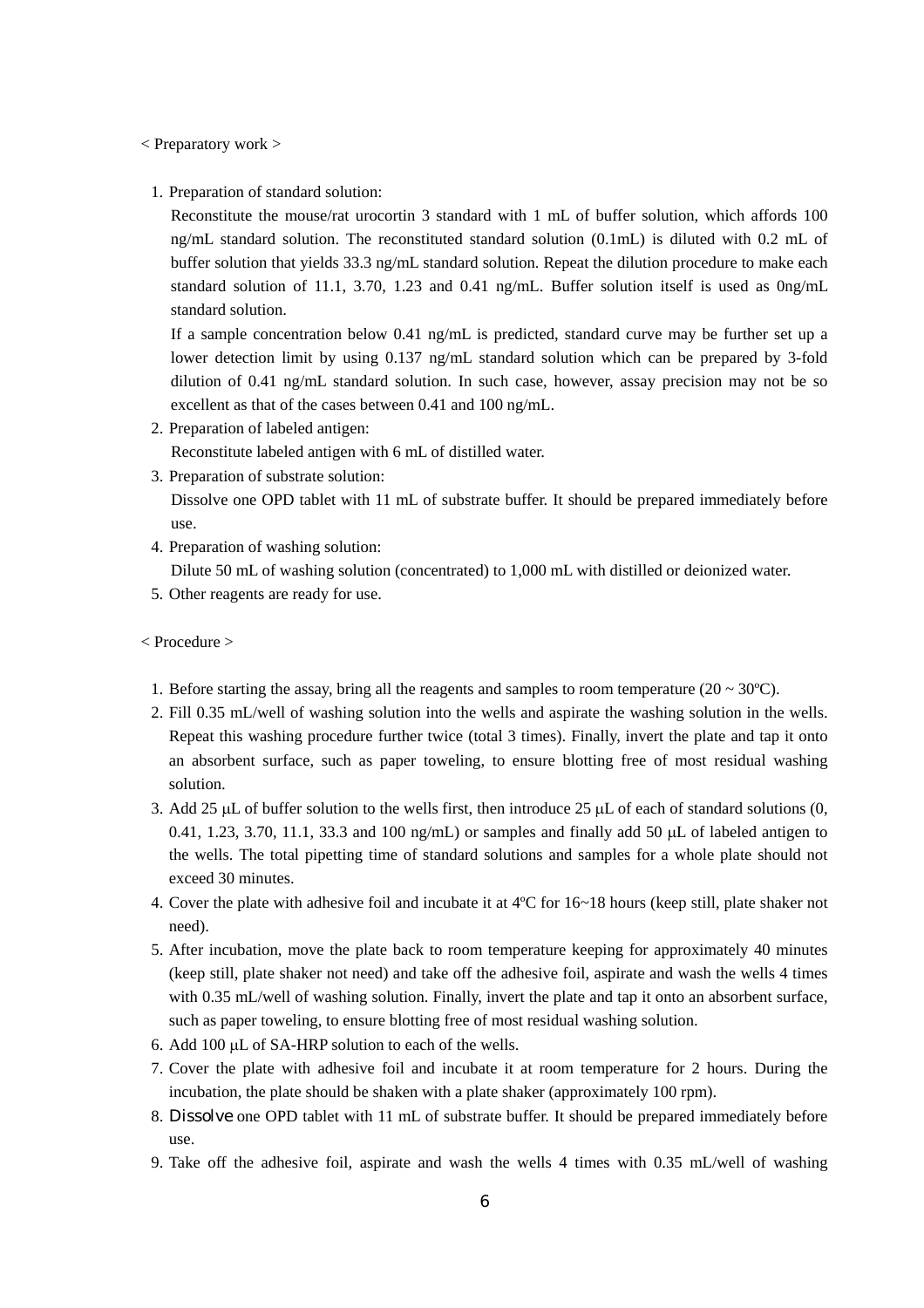solution. Finally, invert the plate and tap it onto an absorbent surface, such as paper toweling, to ensure blotting free of most residual washing solution.

- 10. Add 100 µL of substrate solution to each of the wells, cover the plate with adhesive foil and keep it for 20 minutes at room temperature (keep still, plate shaker not need).
- 11. Add 100 µL of stopping solution to each of the wells to stop color reaction.
- 12. Read the optical absorbance of the wells at 490 nm (or 492 nm). The dose-response curve of this assay fits best to a 4 (or 5)-parameter logistic equation. The results of unknown samples can be calculated with any computer program having a 4 (or 5)-parameter logistic function. Otherwise calculate mean absorbance values of wells containing standards and plot a standard curve on semi logarithmic graph paper (abscissa: concentration of standard; ordinate: absorbance values). Use the average absorbance of each sample to determine the corresponding value by simple interpolation from this standard curve.

## **V. Notes**

- 1. Plasma and serum must be used as soon as possible after collection. If the samples are tested later, they should be divided into test tubes in small amount and frozen at or below -30ºC. Avoid repeated freezing and thawing of samples. EDTA-2Na (1 mg/mL) additive blood collection tube is recommended for the plasma. The mouse and rat brain extracts (dry residue) should be used as soon as possible after drying. If the dry residue is tested later, they should be stored at or below -30ºC until assay.
- 2. Standard, labeled antigen and substrate solution should be prepared immediately before use. This kit can be used dividedly in strips of the plate. In such case, reconstituted standard solution and labeled antigen should be divided into test tubes in small amount and stored at or below -30ºC (stable for 1 month).
- 3. The total pipetting time of standard solutions and samples for a whole plate should not exceed 30 minutes.
- 4. During storage of washing solution (concentrated) at 2~8ºC, precipitates may be observed, however they will be dissolved when diluted. Diluted washing solution is stable for 6 months at  $2 \times 8$ °C.
- 5. Pipetting operations may affect the precision of the assay, so that pipette standard solutions or samples precisely into each well of plate. In addition, use clean test tubes or vessels in assay and use new tip for each standard or sample to avoid cross contamination.
- 6. When sample concentration exceeds 100 ng/mL, it needs to be diluted with buffer solution to proper concentration.
- 7. During the incubation with SA-HRP solution at room temperature, the assay plate should be shaken gently by a plate shaker to promote immunoreaction (approximately 100 rpm).
- 8. Perform all the determination in duplicate.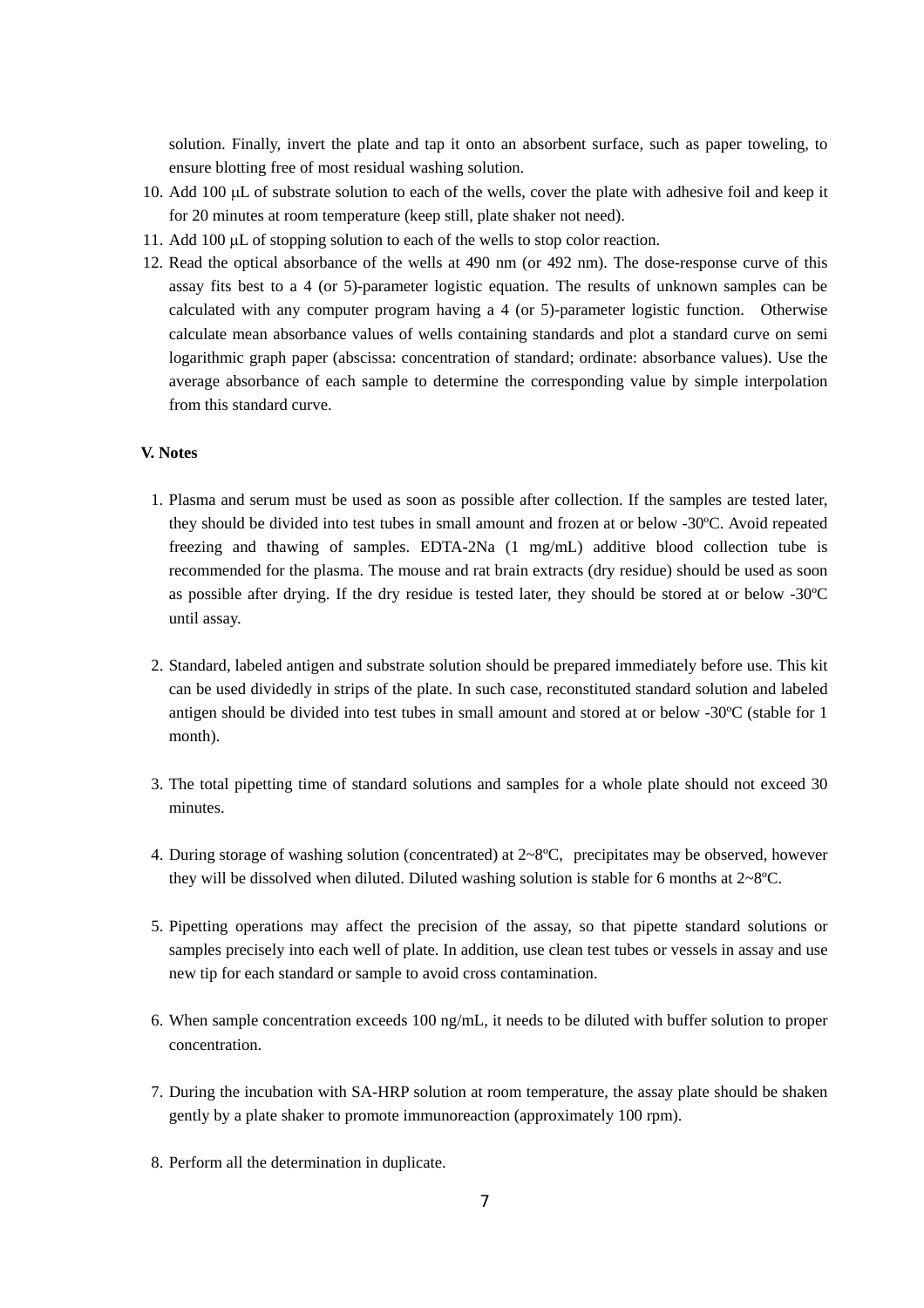- 9. Read plate optical absorbance of reaction solution in wells as soon as possible after stop color reaction.
- 10. To quantitate accurately, always run a standard curve when testing samples.
- 11. Protect reagents from strong light (e.g. direct sunlight) during storage and assay.
- 12. Satisfactory performance of the test is guaranteed only when reagents are used from combination pack with identical lot number.

## **VI. Performance Characteristics**

Typical standard curve



# **<Analytical recovery>**

| <mouse a="" plasma=""></mouse> |          |          |          |
|--------------------------------|----------|----------|----------|
| Added Urocortin 3              | Observed | Expected | Recovery |
| (ng/ml)                        | (ng/ml)  | (ng/ml)  | (% )     |
| 0.0                            | 0.38     |          |          |
| 1.0                            | 1.10     | 1.38     | 79.71    |
| 5.0                            | 4.27     | 5.38     | 79.37    |
| 30.0                           | 21.97    | 30.38    | 72.32    |
| 50.0                           | 53.77    | 50.38    | 106.73   |
|                                |          |          |          |
| <mouse b="" plasma=""></mouse> |          |          |          |
| Added Urocortin 3              | Observed | Expected | Recovery |
| (ng/ml)                        | (ng/ml)  | (ng/ml)  | (% )     |
| 0.0                            | 0.26     |          |          |
| 1.0                            | 1.06     | 1.26     | 84.13    |
| 5.0                            | 4.77     | 5.26     | 90.68    |
| 30.0                           | 26.05    | 30.26    | 86.09    |
| 50.0                           | 46.42    | 50.26    | 92.36    |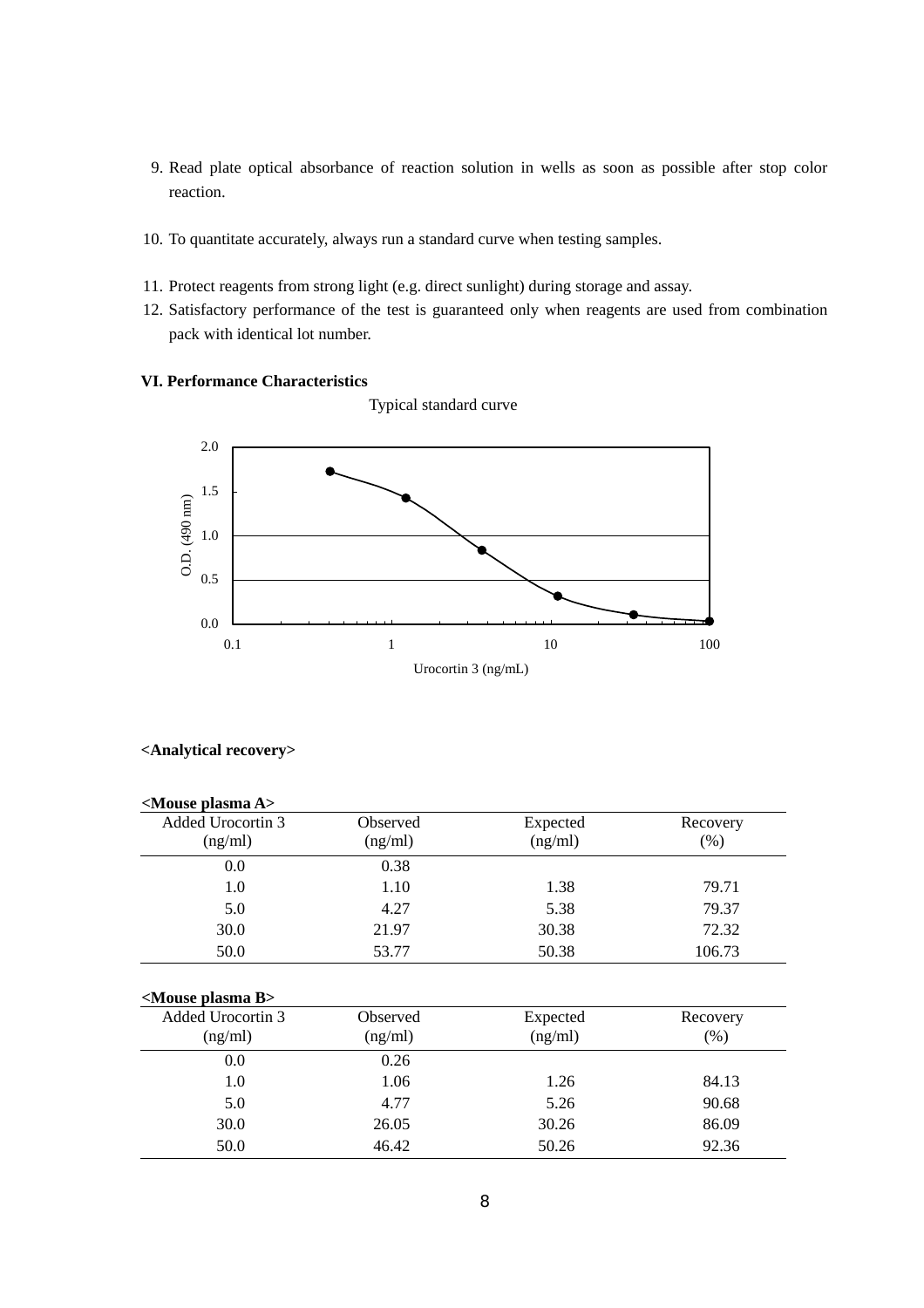| <mouse c="" plasma=""></mouse>                      |               |                     |                  |
|-----------------------------------------------------|---------------|---------------------|------------------|
| Added Urocortin 3                                   | Observed      | Expected            | Recovery         |
| (ng/ml)                                             | (ng/ml)       | (ng/ml)             | (% )             |
| 0.0                                                 | 0.31          |                     |                  |
| 1.0                                                 | 1.12          | 1.31                | 85.50            |
| 5.0                                                 | 4.22          | 5.31                | 79.47            |
| 30.0                                                | 26.41         | 30.31               | 87.13            |
| 50.0                                                | 49.52         | 50.31               | 98.43            |
| <mouse d="" plasma=""></mouse>                      |               |                     |                  |
| Added Urocortin 3                                   | Observed      | Expected            | Recovery         |
| (ng/ml)                                             | (ng/ml)       | (ng/ml)             | (% )             |
| 0.0                                                 | 0.34          |                     |                  |
| 1.0                                                 | 1.08          | 1.34                | 80.60            |
| 5.0                                                 | 4.24          | 5.34                | 79.40            |
| 30.0                                                | 22.40         | 30.34               | 73.83            |
| 50.0                                                | 52.38         | 50.34               | 104.05           |
|                                                     |               |                     |                  |
| <mouse a="" serum=""><br/>Added Urocortin 3</mouse> | Observed      |                     |                  |
| (ng/ml)                                             | (ng/ml)       | Expected<br>(ng/ml) | Recovery<br>(% ) |
|                                                     |               |                     |                  |
| 0.0                                                 | 0.77          |                     |                  |
| 1.0                                                 | 1.32          | 1.77                | 74.58            |
| 5.0                                                 | 5.63          | 5.77                | 97.57            |
| 30.0                                                | 25.91         | 30.77               | 84.21            |
| 50.0                                                | 45.58         | 50.77               | 89.78            |
| <mouse b="" serum=""></mouse>                       |               |                     |                  |
| Added Urocortin 3                                   | Observed      | Expected            | Recovery         |
| (ng/ml)                                             | (ng/ml)       | (ng/ml)             | (% )             |
| 0.0                                                 | 0.40          |                     |                  |
| 1.0                                                 | 1.74          | 1.40                | 124.29           |
| 5.0                                                 | 5.66          | 5.40                | 104.81           |
| 30.0                                                | 25.68         | 30.40               | 84.47            |
| 50.0                                                | 38.73         | 50.40               | 76.85            |
| <mouse c="" serum=""></mouse>                       |               |                     |                  |
| Added Urocortin 3                                   | Observed      | Expected            | Recovery         |
| (ng/ml)                                             | (ng/ml)       | (ng/ml)             | (% )             |
| 0.0                                                 | 0.43          |                     |                  |
|                                                     |               |                     |                  |
|                                                     |               |                     |                  |
| $1.0\,$                                             | 1.31          | 1.43                | 91.61            |
| 5.0<br>30.0                                         | 5.55<br>27.46 | 5.43<br>30.43       | 102.21<br>90.24  |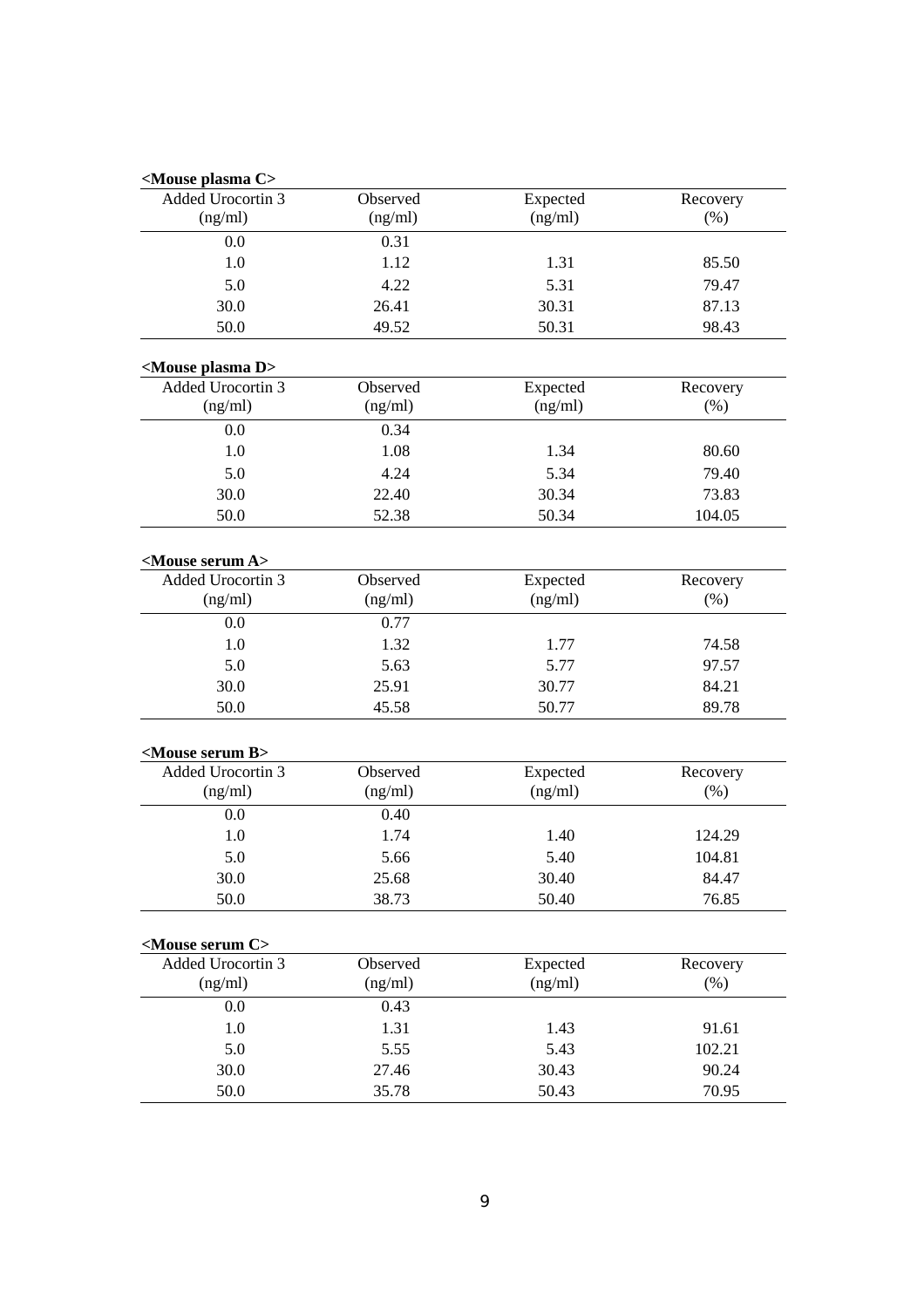## **<Mouse serum D>**

| $\sim$ $\sim$ $\sim$         |                     |                     |                    |  |  |
|------------------------------|---------------------|---------------------|--------------------|--|--|
| Added Urocortin 3<br>(ng/ml) | Observed<br>(ng/ml) | Expected<br>(ng/ml) | Recovery<br>$(\%)$ |  |  |
| 0.0                          | 0.46                |                     |                    |  |  |
| 1.0                          | 1.42                | 1.46                | 97.26              |  |  |
| 5.0                          | 5.27                | 5.46                | 96.52              |  |  |
| 30.0                         | 27.84               | 30.46               | 91.40              |  |  |
| 50.0                         | 37.87               | 50.46               | 75.05              |  |  |
|                              |                     |                     |                    |  |  |

# **<Rat plasma A>**

| <kat a="" piasina=""></kat>  |                     |                     |                     |  |  |
|------------------------------|---------------------|---------------------|---------------------|--|--|
| Added Urocortin 3<br>(ng/ml) | Observed<br>(ng/ml) | Expected<br>(ng/ml) | Recovery<br>$(\% )$ |  |  |
| 0.0                          | 0.32                |                     |                     |  |  |
| 1.0                          | 1.48                | 1.32                | 112.12              |  |  |
| 5.0                          | 4.90                | 5.32                | 92.11               |  |  |
| 30.0                         | 27.43               | 30.32               | 90.47               |  |  |
| 50.0                         | 52.62               | 50.32               | 104.57              |  |  |

# **<Rat plasma B>**

| Added Urocortin 3<br>(ng/ml) | Observed<br>(ng/ml) | Expected<br>(ng/ml) | Recovery<br>(% ) |
|------------------------------|---------------------|---------------------|------------------|
| 0.0                          | 0.58                |                     |                  |
| 1.0                          | 1.41                | 1.58                | 89.24            |
| 5.0                          | 5.31                | 5.58                | 95.16            |
| 30.0                         | 29.84               | 30.58               | 97.58            |
| 50.0                         | 56.69               | 50.58               | 112.08           |

## **<Rat plasma C>**

| Added Urocortin 3<br>(ng/ml) | Observed<br>(ng/ml) | Expected<br>(ng/ml) | Recovery<br>$(\% )$ |
|------------------------------|---------------------|---------------------|---------------------|
| 0.0                          | 0.54                |                     |                     |
| 1.0                          | 1.56                | 1.54                | 101.30              |
| 5.0                          | 4.88                | 5.54                | 88.09               |
| 30.0                         | 30.88               | 30.54               | 101.11              |
| 50.0                         | 64.49               | 50.54               | 127.60              |

## **<Rat plasma D>**

| Added Urocortin 3 | Observed | Expected | Recovery |
|-------------------|----------|----------|----------|
| (ng/ml)           | (ng/ml)  | (ng/ml)  | (%)      |
| 0.0               | 0.79     |          |          |
| 1.0               | 1.81     | 1.79     | 101.12   |
| 5.0               | 5.41     | 5.79     | 93.44    |
| 30.0              | 28.68    | 30.79    | 93.15    |
| 50.0              | 66.94    | 50.79    | 131.80   |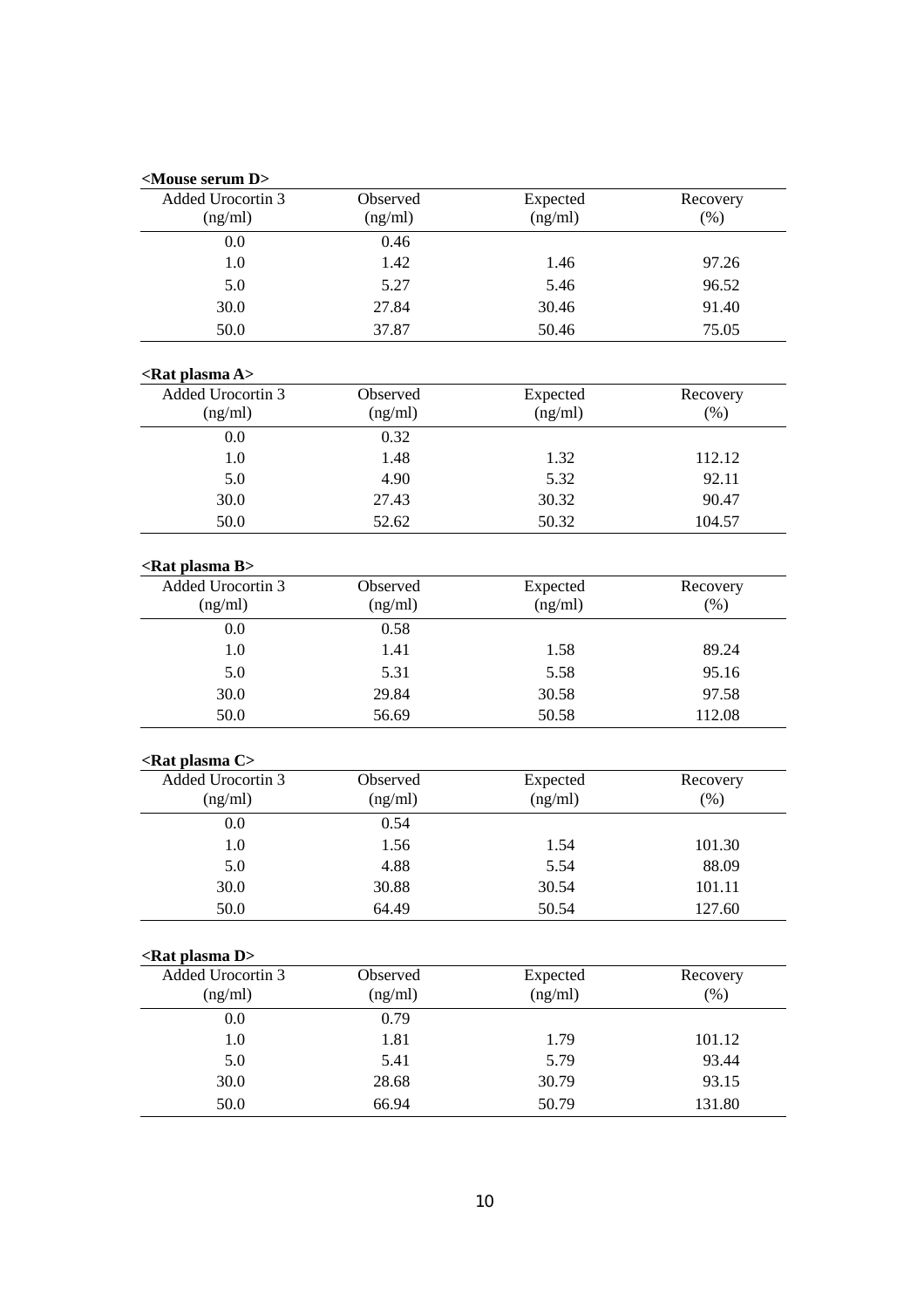|          |                                                                                                          | Recovery                                                                                                                        |
|----------|----------------------------------------------------------------------------------------------------------|---------------------------------------------------------------------------------------------------------------------------------|
|          |                                                                                                          | (% )                                                                                                                            |
|          |                                                                                                          |                                                                                                                                 |
|          |                                                                                                          | 100.85                                                                                                                          |
|          |                                                                                                          | 77.95                                                                                                                           |
|          |                                                                                                          |                                                                                                                                 |
|          |                                                                                                          | 92.14                                                                                                                           |
|          |                                                                                                          | 123.10                                                                                                                          |
|          |                                                                                                          |                                                                                                                                 |
| Observed | Expected                                                                                                 | Recovery                                                                                                                        |
| (ng/ml)  |                                                                                                          | $(\%)$                                                                                                                          |
| 0.21     |                                                                                                          |                                                                                                                                 |
| 1.04     | 1.21                                                                                                     | 85.95                                                                                                                           |
| 4.80     | 5.21                                                                                                     | 92.13                                                                                                                           |
| 28.89    | 30.21                                                                                                    | 95.63                                                                                                                           |
| 62.71    | 50.21                                                                                                    | 124.90                                                                                                                          |
|          |                                                                                                          |                                                                                                                                 |
| Observed |                                                                                                          | Recovery                                                                                                                        |
| (ng/ml)  | (ng/ml)                                                                                                  | (%)                                                                                                                             |
| 0.27     |                                                                                                          |                                                                                                                                 |
| 1.15     | 1.27                                                                                                     | 90.55                                                                                                                           |
| 4.50     | 5.27                                                                                                     | 85.39                                                                                                                           |
| 27.48    | 30.27                                                                                                    | 90.78                                                                                                                           |
| 73.87    | 50.27                                                                                                    | 146.95                                                                                                                          |
|          |                                                                                                          |                                                                                                                                 |
|          |                                                                                                          | Recovery                                                                                                                        |
| (ng/ml)  | (ng/ml)                                                                                                  | (% )                                                                                                                            |
| 0.14     |                                                                                                          |                                                                                                                                 |
| 1.03     | 1.14                                                                                                     | 90.35                                                                                                                           |
| 3.81     | 5.14                                                                                                     | 74.12                                                                                                                           |
| 23.14    | 30.14                                                                                                    | 76.78                                                                                                                           |
| 59.77    | 50.14                                                                                                    | 119.21                                                                                                                          |
|          |                                                                                                          |                                                                                                                                 |
|          |                                                                                                          | Recovery                                                                                                                        |
|          |                                                                                                          | (% )                                                                                                                            |
|          |                                                                                                          |                                                                                                                                 |
|          |                                                                                                          | 103.90                                                                                                                          |
| 4.95     | 5.27                                                                                                     | 93.93                                                                                                                           |
|          |                                                                                                          |                                                                                                                                 |
|          | Observed<br>(ng/ml)<br>0.17<br>1.18<br>4.03<br>27.80<br>61.76<br>Observed<br>Observed<br>(ng/ml)<br>0.80 | Expected<br>(ng/ml)<br>1.17<br>5.17<br>30.17<br>50.17<br>(ng/ml)<br>Expected<br>Expected<br>Expected<br>(ng/ml)<br>0.27<br>0.77 |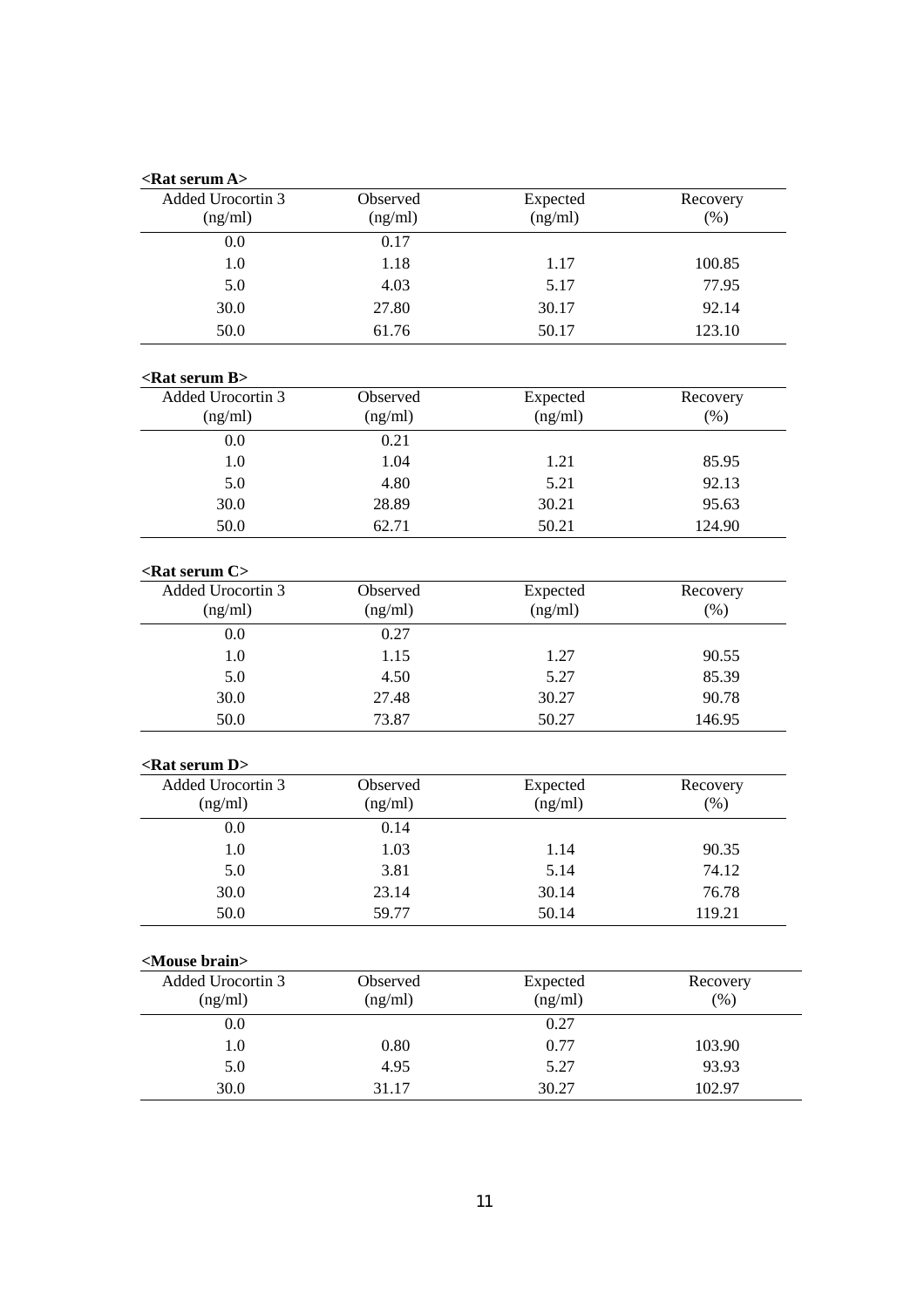| $\epsilon$ Rat brain         |                     |                     |                 |  |  |
|------------------------------|---------------------|---------------------|-----------------|--|--|
| Added Urocortin 3<br>(ng/ml) | Observed<br>(ng/ml) | Expected<br>(ng/ml) | Recovery<br>(%) |  |  |
| 0.0                          | 0.22                |                     |                 |  |  |
| 1.0                          | 0.69                | 0.72                | 95.83           |  |  |
| 5.0                          | 4.24                | 5.22                | 81.23           |  |  |
| 30.0                         | 26.93               | 30.22               | 89.11           |  |  |

# **< Dilution test >**





<Mouse serum>

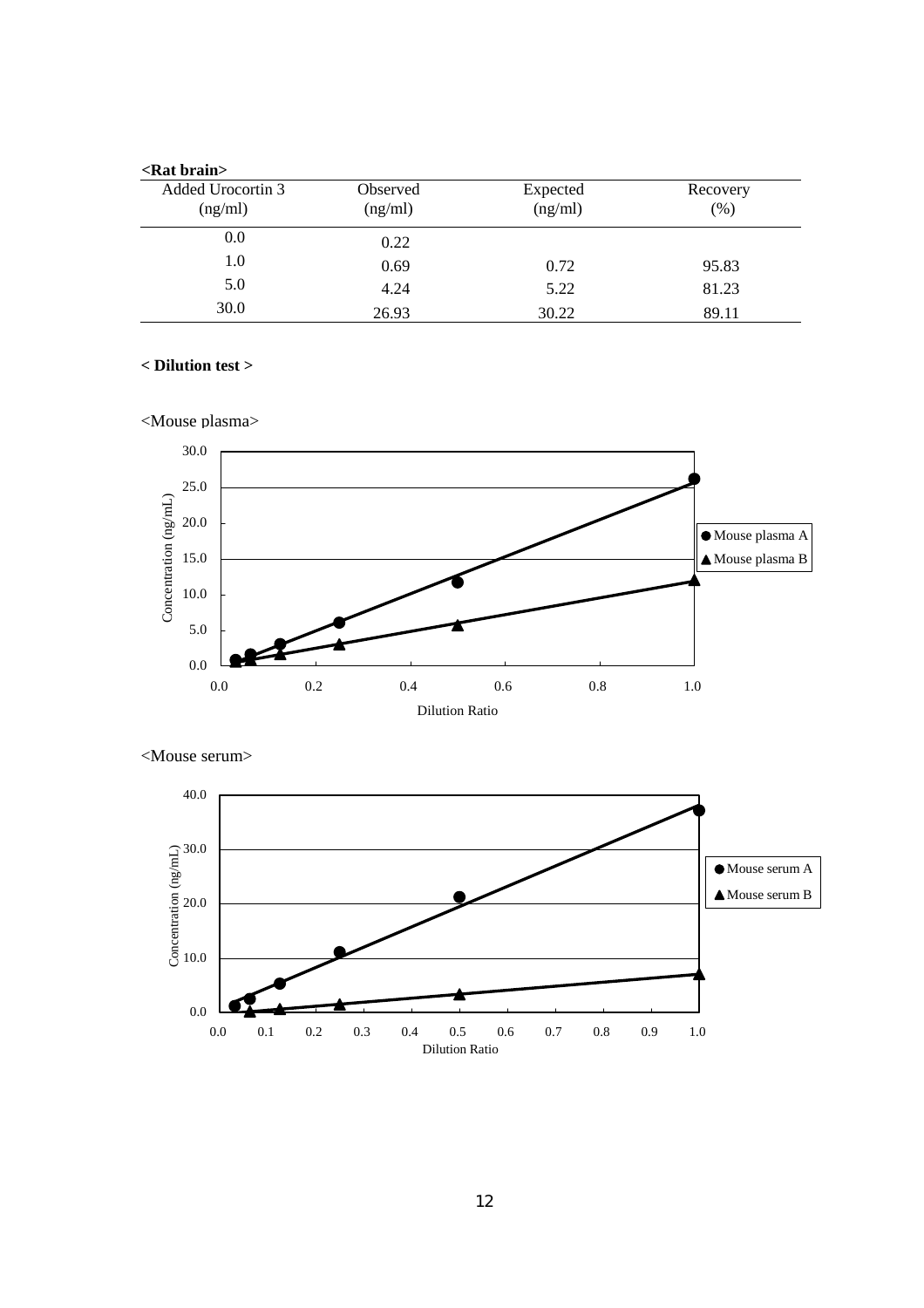# <Rat plasma>







# **<Crossreactivity>**

| Related peptides         | Crossreactivity (%) |
|--------------------------|---------------------|
| Urocortin 3 (mouse, rat) | 100                 |
| Urocortin 1 (mouse, rat) |                     |
| Urocortin 1 (human)      | 0.04                |
| Urocortin 2 (mouse)      | $\theta$            |
| Urocortin 2 (rat)        | $\theta$            |
| ACTH (mouse, rat)        | 0.03                |
| ACTH (human)             | 0.03                |
| CRF (mouse, rat, human)  | 0.01                |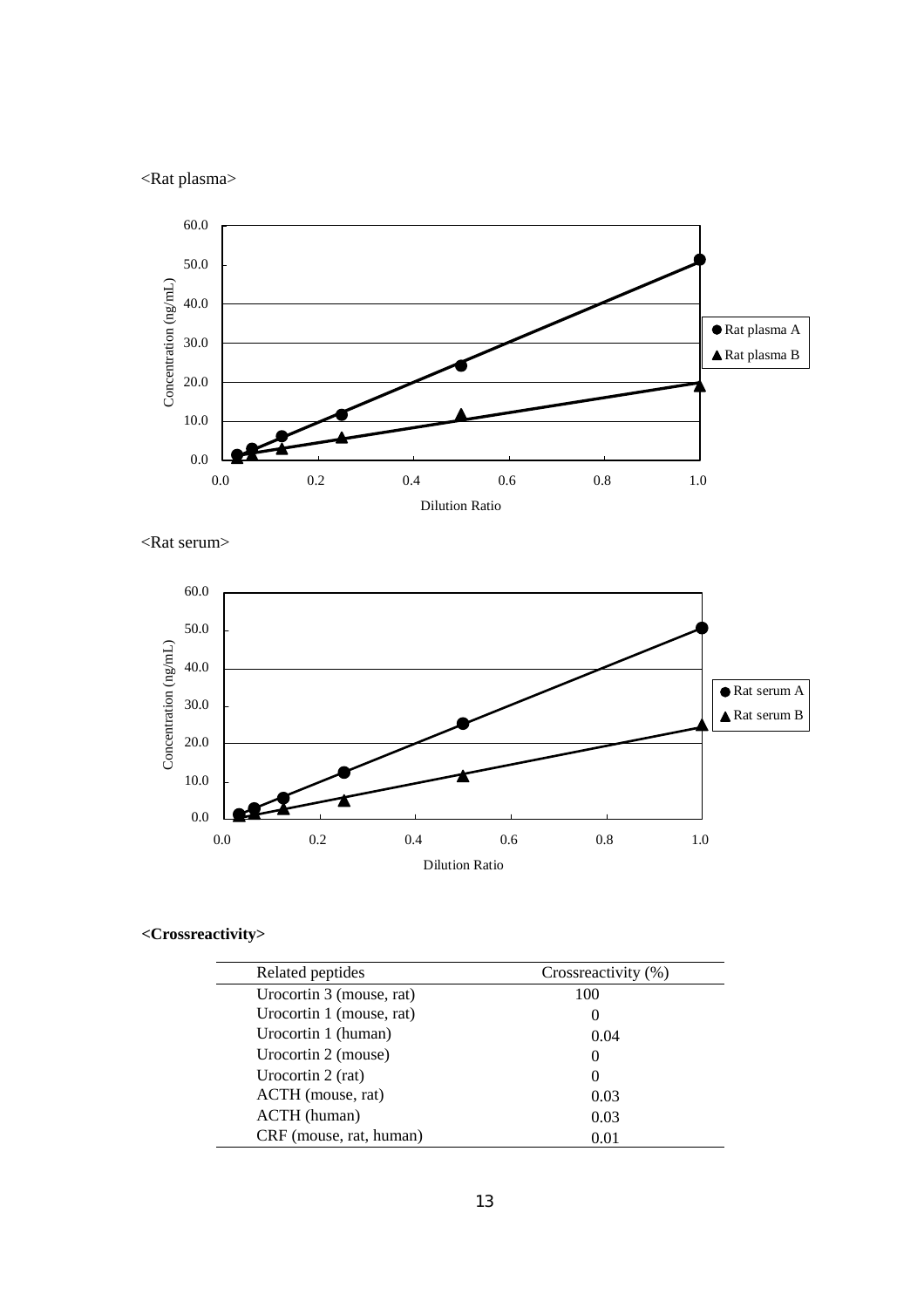#### **<Precision and reproducibility>**

| Test sample  | Intra-assay $CV(\% )$ | Inter-assay $CV(\% )$ |
|--------------|-----------------------|-----------------------|
| Mouse plasma | $6.13 - 12.35$        | $2.50 - 9.33$         |
| Mouse serum  | $5.10 - 13.58$        | $5.69 - 10.24$        |
| Rat plasma   | $10.51 - 15.50$       | $14.62 - 23.42$       |
| Rat serum    | $8.32 - 13.15$        | $11.29 - 16.93$       |

### **<Assay range>**

0.41 100 ng/mL

#### **VII. Stability and Storage**

| $\langle$ Storage $\rangle$ | Store all of the components at $2 \sim 8$ °C.                                                                                         |
|-----------------------------|---------------------------------------------------------------------------------------------------------------------------------------|
| $\langle$ Shelf life $>$    | The kit is stable under the condition for 24 months from the date of manufacturing.<br>The expiry date is stated on the label of kit. |
| $\langle$ Package $>$       | For 96 tests per one kit including standards                                                                                          |

## **VIII. References**

- 1. Lewis K, Li C et al: (2001) Identification of urocortin III, an additional member of the corticotropin-releasing factor (CRF) family with high affinity for the CRF2 receptor. *Proc Natl Acad Sci USA. 98*, 7570-7575
- 2. Fukuta T, Takahashi K et al: (2005) Urocortin 1, urocortin3/stresscopin, and corticotropin- releasing factor receptors in human adrenal and its disorders. *J Clin Endocrinol Metab. 90*, 4671-4678
- 3. Takahashi K, Totsune K et al: (2004) Expression of urocortin III/stresscopin in human heart and kidney. *J Clin Endocrinol Metab*. *89*, 1897-1903
- 4. Saruta M, Takahashi K et al: (2005) Urocortin3/stresscopin in human colon: possible modulators of gastrointestinal function during stressful conditions. *Peptide. 26*, 1196-1206
- 5. Li C, Vaughan J et al: (2002) Urocortin III-immunoreactive projections in rat brain: partial overlap with sites of type 2 corticotrophin-releasing factor receptor expression. *J Neurosci. 22*, 991-1001
- 6. Li C, Chen P et al: (2003) Urocortin III is expressed in pancreatic beta-cells and stimulates insulin and glucagon secretin. *Endocrinology. 144,* 3216-3224
- 7. Hsu SY and Hsueh AJ (2001) Human stresscopin and stresscopin-related peptide are selective ligands for the type 2 corticotropin-releasing hormone receptor. *Nat Med*. *7,* 605-611
- 8. Brar BK, Jonassen AK et al: (2004) Urocortin-II and urocortin-III are cardioprotective against ischemia reperfusion injury: an essential endogenous cardioprotective role for corticotropin releasing factor receptor type 2 in the murine heart. *Endocrinology*. **145,** 24-35
- 9. Chanalaris A, Lawrence KM et al: (2003) Protective effects of the urocortin homologues stresscopin (SCP) and stresscopin-related peptide (SRP) against hypoxia/reoxygenation injury in rat neonatal cardiomyocytes*. J Mol Cell Cardiol*. *35,* 1295-1305